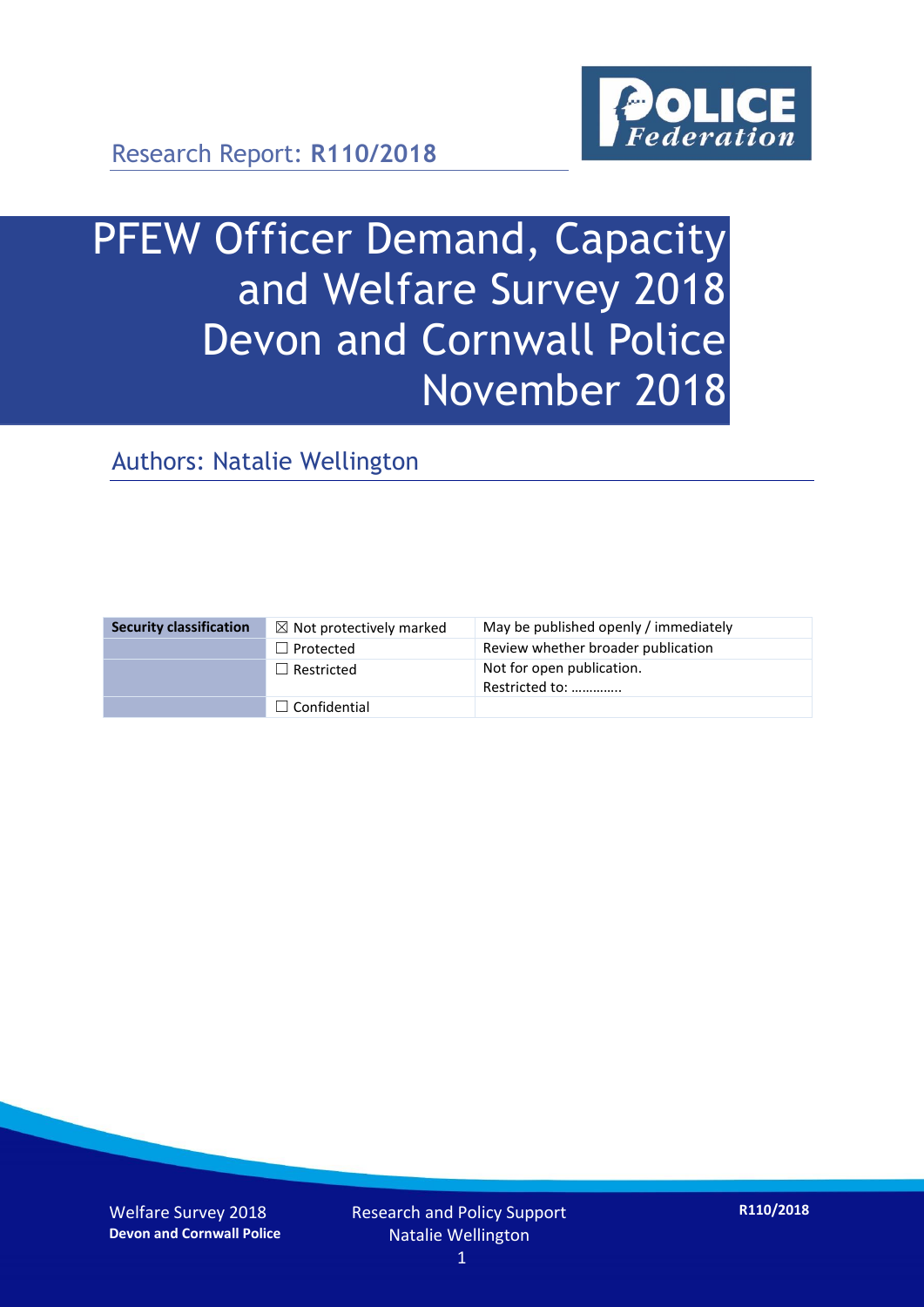### **FOREWORD**

#### **INTRODUCTION**

Over the last decade, the impact of reducing policing budgets on officer numbers has been considerable, with a 15% fall in officer numbers over a seven year period from a high of 142,056 in 2009 to 121,010 in March 2018. $^{\mathrm{i}}$  Evidence from a focus group study conducted by the PFEW<sup>ii</sup> highlighted that these reductions may be having a negative effect on officers individual wellbeing. It was within this context that the Police Federation of England and Wales (PFEW) began a biennial Demand, Capacity and Welfare Survey. The 2018 PFEW Officer Demand, Capacity and Welfare Survey is the second iteration of the survey.

This report provides a summary of responses to key questions from the 2018 PFEW Officer Demand, Capacity and Welfare Survey from respondents in Devon and Cornwall Police.

Where appropriate, details of average responses from last year, or the police service as a whole, are also presented. However, differences across these figures have not been tested to assess whether they are statistically significant<sup>1</sup>; therefore any and all differences reported are for guidance only and must be treated with caution.

Force rankings have not been included, because not all differences are statistically significant. In addition, forces with fewer than 100 respondents were not provided with a force level report as their sample size was too small to be representative of the force as a whole and may have enabled identification of individuals based on their demographics.

Please be aware that the total number of responses for each item may vary slightly as not all items were answered by all respondents, and all percentages are rounded to the nearest whole number. In addition, the actual differences between any and all groups may be quite small and these details should be considered when interpreting the data.

Welfare Survey 2018 **Devon and Cornwall Police**

-

 $<sup>1</sup>$  As all the data are derived from samples of the population, rather than the whole population, percentage figures calculated are strictly</sup> speaking estimates, rather than exact measures. This means that every figure has a margin of error associated with it. Hence a very small percentage difference year on year may be due to sampling, rather than to actual changes.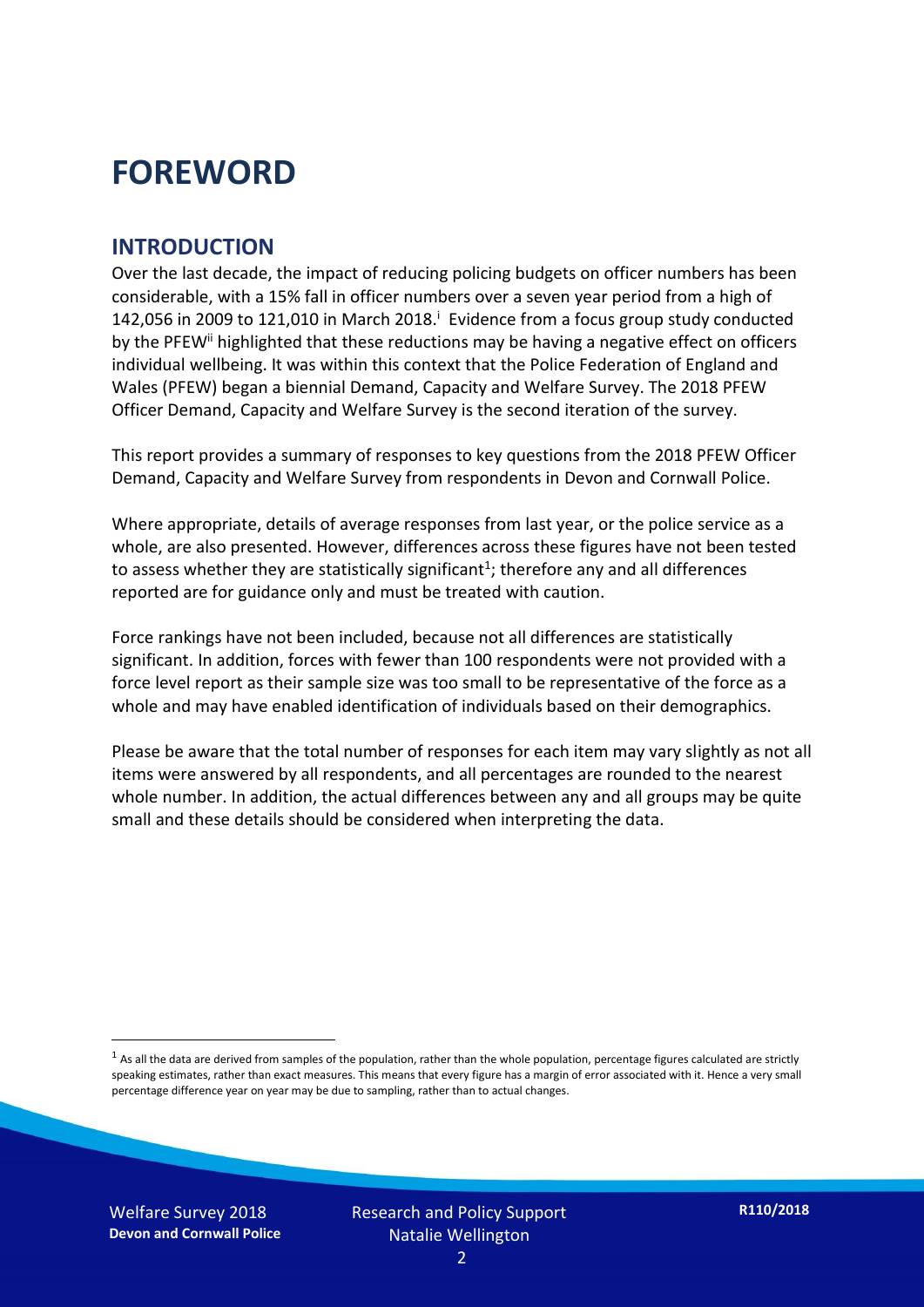#### **RESPONSE RATES AND DEMOGRAPHICS**

Survey responses were gathered over a six-week period between August and September 2018. All officers of the federated ranks in England and Wales were eligible to participate.

Analyses were conducted on a sample of 18,100 responses drawn from all 43 forces across England and Wales.<sup>2</sup> The national response rate for the 2018 survey was 15%.

Overall 4% of respondents (n=788) to the survey declined to state which force they belonged to. These responses have been included within the national data but are excluded from force-level analyses.

621 responses were received from Devon and Cornwall Police, representing a response rate of around 21%.<sup>3</sup> The margin of error for this report has been calculated using the size of the sample and the population. At a 95% confidence level, this force report has a 3% margin of error. If the margin of error is less than 5%, it can be considered to be within the normal bounds of academic rigor.<sup>4</sup> If this threshold has not been met, the results from this report must be interpreted with caution.

66% of responses from Devon and Cornwall Police were received from male officers and 30% of responses were from female officers. The other 4% preferred not to say or identified in another way. In regards to rank, 74% of respondents from Devon and Cornwall Police were Constables, 19% were Sergeants, 5% were Inspectors, and 2% were Chief Inspectors. 2% of responses from Devon and Cornwall Police were received from Black and Minority Ethnic (BME) officers.

-

 $2$  Data were removed where the respondent indicated they were not currently a police officer or they gave implausible answers – for full exclusion criteria, please see the full report.

<sup>3</sup> Based on March 2018 Home Office figures of officer headcount, for full details please see item ii in the reference section.

<sup>4</sup> The generally accepted academic standards is a 95% confidence level with a 5% (or less) margin of error.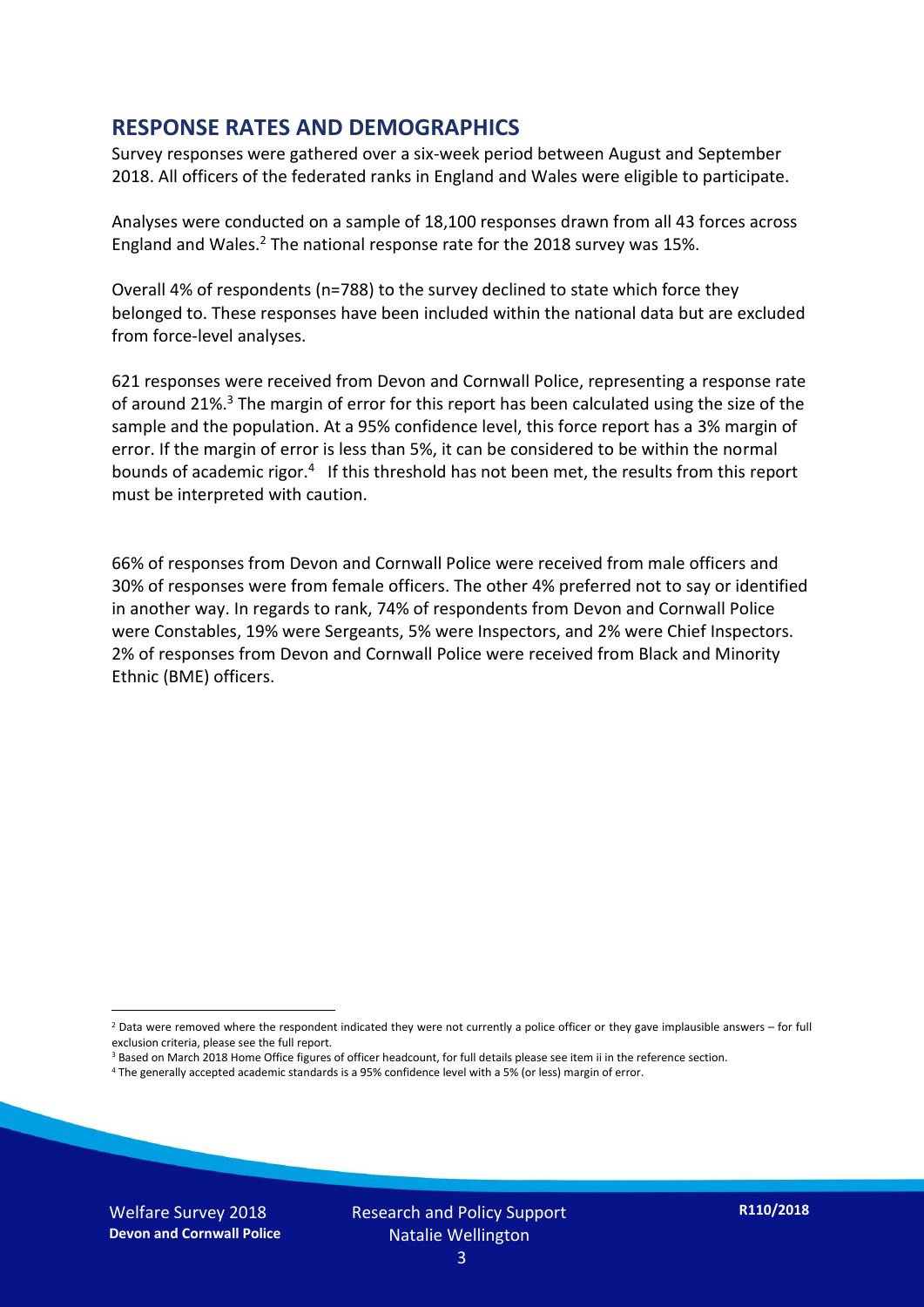### **INFOGRAPHIC**



#### **Who responded?**

**621** responses were received from Devon and Cornwall Police, representing a **21%** response rate



Welfare Survey 2018 **Devon and Cornwall Police** Research and Policy Support Natalie Wellington 4

**R110/2018**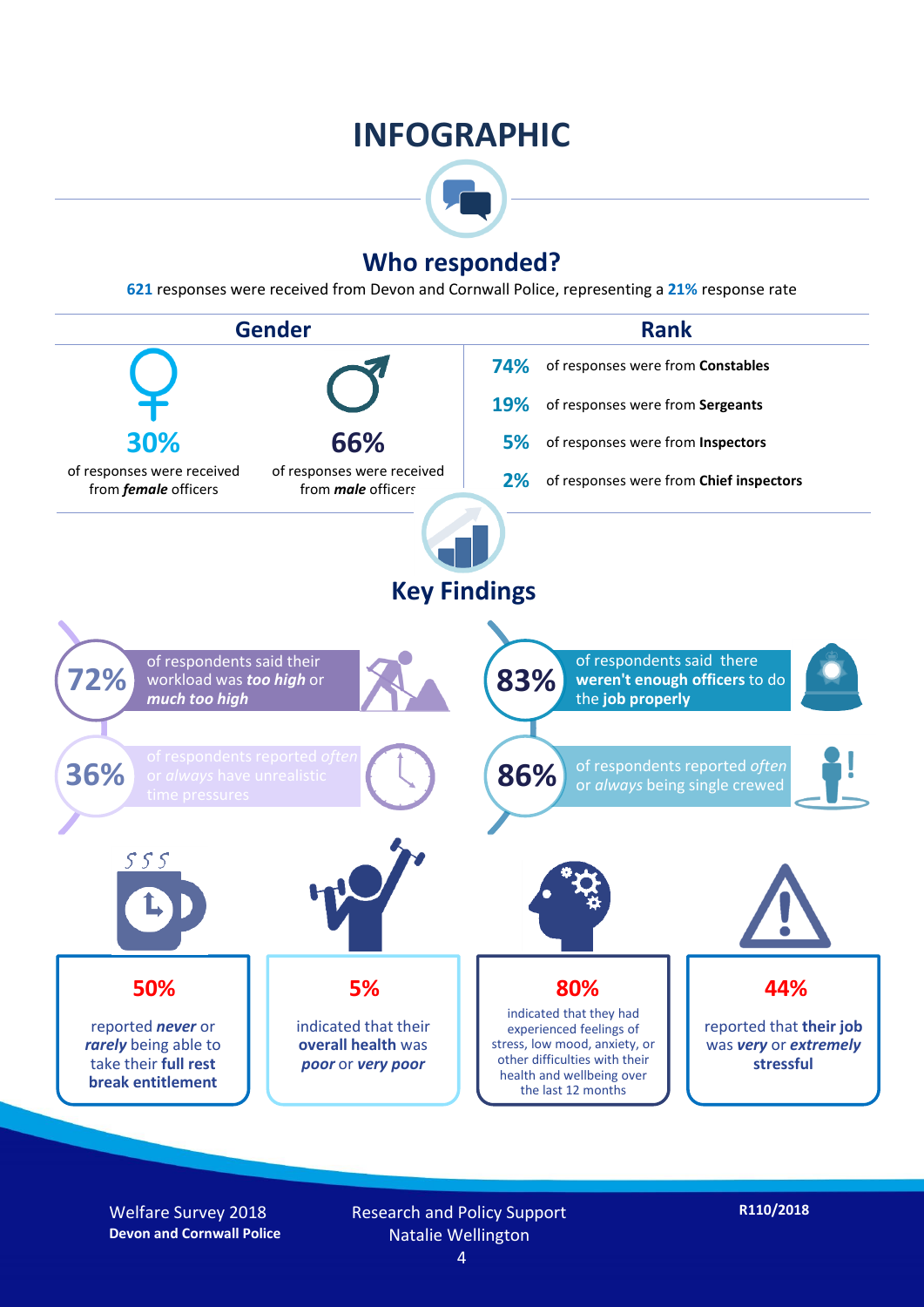### **Executive Summary**

- **621** responses were received from Devon and Cornwall Police, representing a response rate of around **21%**.
- The average (mean) rating for overall Job satisfaction for respondents from Devon and Cornwall Police was **5/10.**
- Frequent single crewing (often or always) was reported by **86%** of respondents from Devon and Cornwall Police.
- **50%** of respondents from Devon and Cornwall Police reported *never* or *rarely* being able to take their **full rest break entitlement***; higher than* the proportion in 2016.
- **72%** of respondents from Devon and Cornwall Police said their **workload** was *too high* or *much too high; higher than* the proportion in 2016.
- **36%** of respondents from Devon and Cornwall Police reported *often* or *always* **having unrealistic time pressures***; higher than* the proportion in 2016.
- **83%** of respondents from Devon and Cornwall Police said there **weren't enough officers to do the job properly***; higher than* the proportion in 2016.
- **6%** said that they had **enough time engage in proactive policing** in their team/unit*; lower than* the proportion in 2016.
- **5%** of respondents from Devon and Cornwall Police indicated that their **overall health** was *poor* or *very poor.*
- **80%** of respondents from Devon and Cornwall Police indicated that they had **experienced feelings of stress, low mood, anxiety, or other difficulties with their health and wellbeing** over the last 12 months.
- **44%** of respondents from Devon and Cornwall Police reported that their job was *very*  or *extremely* **stressful***; higher than* the proportion in 2016.
- **18%** of Devon and Cornwall Police respondents reported that they had suffered **one or more injuries** that required medical attention as a result of **work-related violence**  in the last year.
- **12%** of Devon and Cornwall Police respondents reported that they had suffered **one or more injuries** that required medical attention as a result of **work-related accidents** in the last year.
- **31%** of respondents from Devon and Cornwall Police felt that someone would be **treated differently (in a negative way)** if they disclosed difficulties with their mental health and wellbeing; *lower than* the proportion in 2016.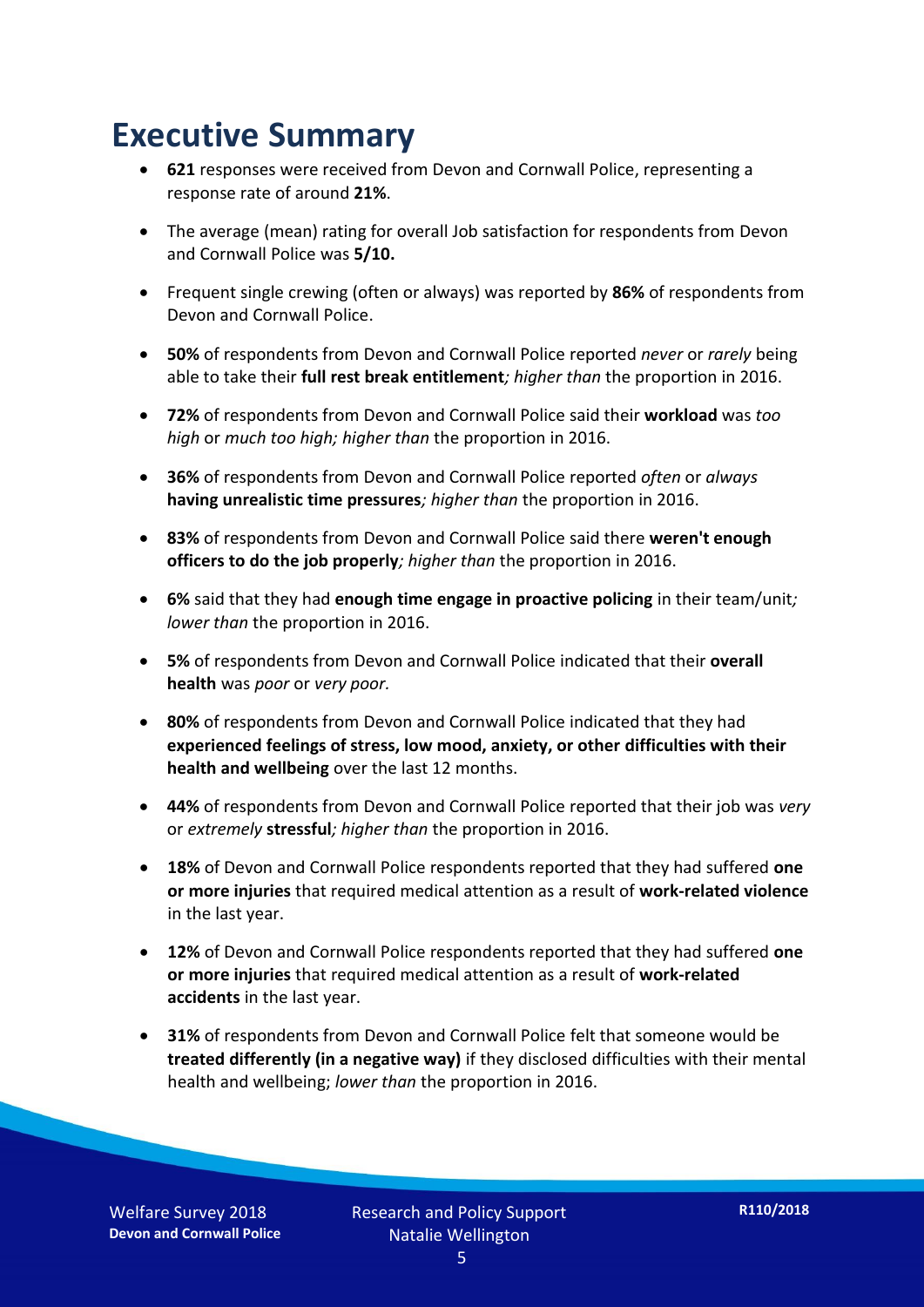### **1. WORKING ARRANGEMENTS**

#### **1.1. OVERALL JOB SATISFACTION**

Respondents were asked to rate their overall job satisfaction between 0 and 10, where 0 was 'not at all satisfied' and 10 was 'completely satisfied.'

The average (mean) rating for overall job satisfaction for respondents from Devon and Cornwall Police was 5/10 (range 0-10), with 27% of respondents reporting an overall job satisfaction rating of 2 or less.

This can be compared to the National average of 4/10, and 32% of respondents reported an overall job satisfaction rating of 2 or less.

#### **1.2. SHIFTS**

1% of respondents from Devon and Cornwall Police reported that their formal shift duration was more than the 8-10 hours advised by the Health and Safety Executive<sup>iii</sup> and the Police Negotiating Board,<sup>iv</sup> and 0% of respondents indicated a shift length of 12 hours or more.

7% of the national sample indicated that their formal shift duration was more than 8-10 hours, and 5% indicated a shift length of 12 hours or more.

#### **1.3. SINGLE CREWING**

Among respondents from Devon and Cornwall Police, for whom this item was applicable, 86% reported being single crewed either *often* or *always* over the previous 12 month period. This can be compared with 75% of respondents from the national sample.

#### **1.4. BREAKS, REST DAYS AND ANNUAL LEAVE**

50% of respondents from Devon and Cornwall Police reported *never* or *rarely being* able to take their full rest break entitlement, and 35% reported having had two or more rest days cancelled in the previous 12 month period. In addition, 36% of respondents from Devon and Cornwall Police told us that they have not been able to take their full annual leave entitlement in the previous 12 month period.

Historical comparison for items relating to breaks, rest days and annual leave for **Devon and Cornwall Police**, are provided in Table 1.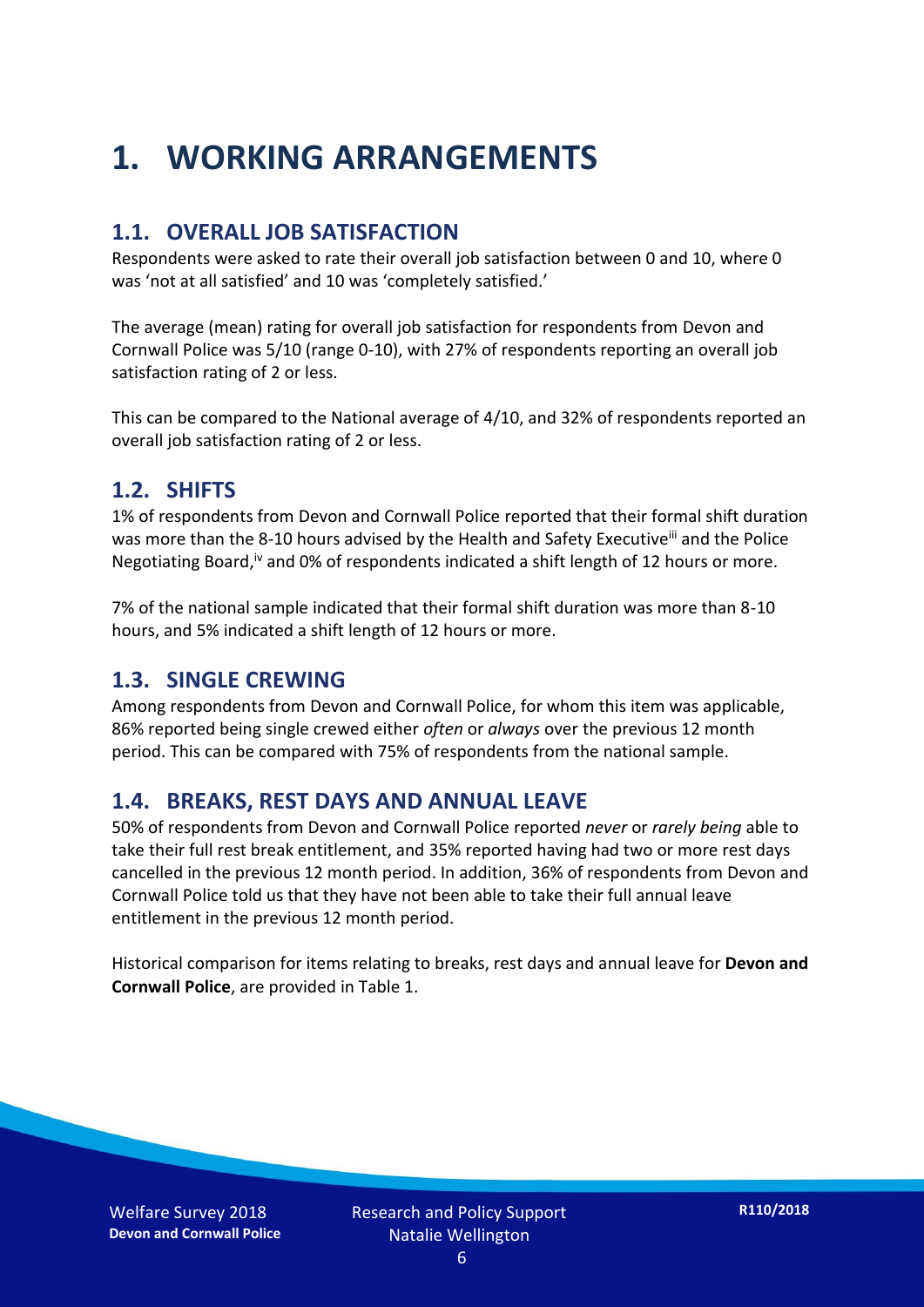| Table 1: Force level figures for breaks, rest days and<br>annual leave     | 2016 | 2018 |
|----------------------------------------------------------------------------|------|------|
| Reported being never or rarely able to take full rest<br>break entitlement | 48%  | 50%  |
| Reported having 2 or more rest days cancelled in the<br>previous 12 months | 50%  | 35%  |
| Reported being unable to take their full annual leave<br>entitlement       | 24%  | 36%  |

Historical comparisons for items relating to breaks, rest days and annual leave for the **police service as a whole**, are provided in the table below.

| Table 2: National figures for breaks, rest days and<br>annual leave        | 2016 | 2018 |
|----------------------------------------------------------------------------|------|------|
| Reported being never or rarely able to take full rest<br>break entitlement | 53%  | 52%  |
| Reported having 2 or more rest days cancelled in the<br>previous 12 months | 76%  | 67%  |
| Reported being unable to take their full annual leave<br>entitlement       | 33%  | 31%  |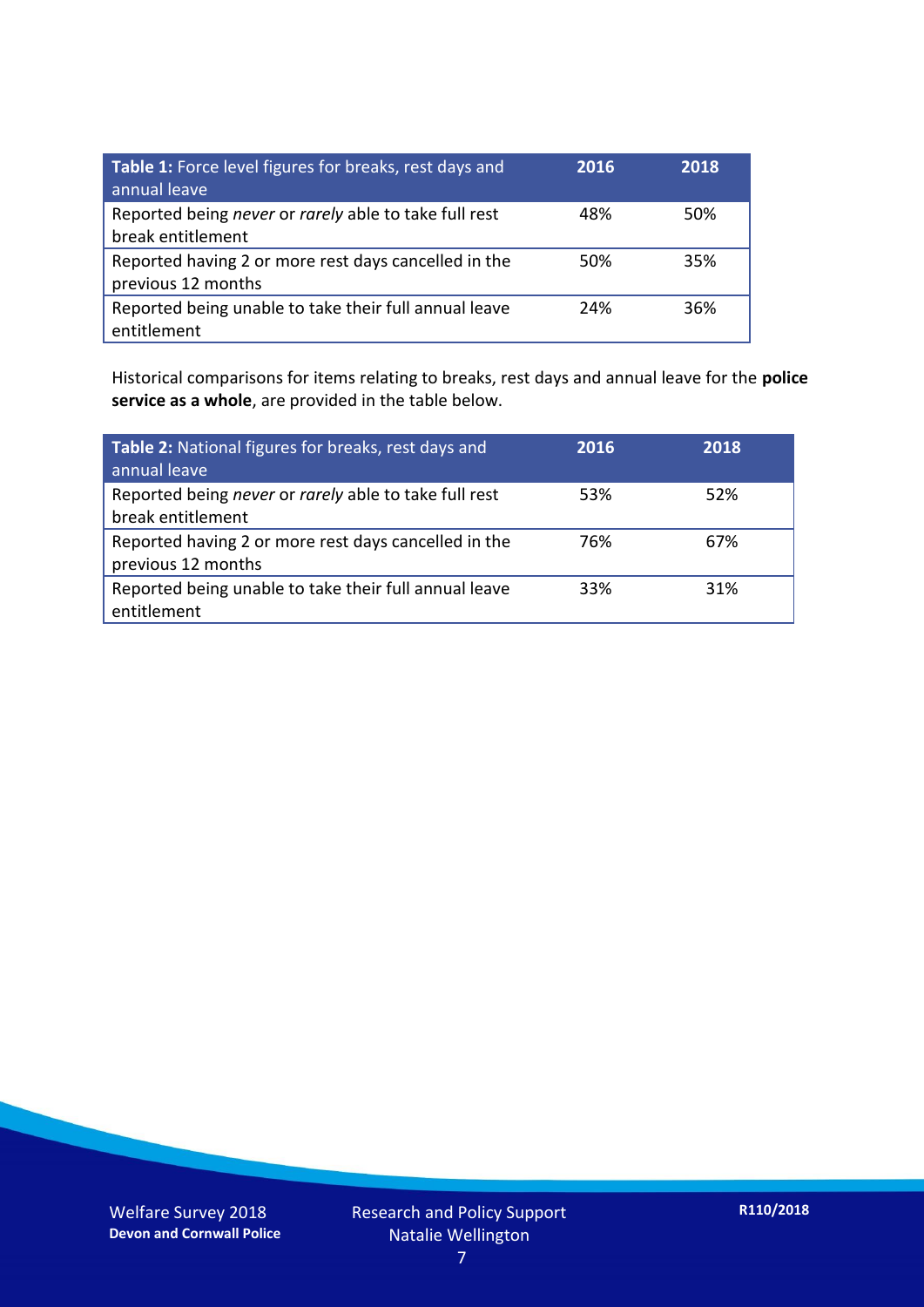### **2. DEMAND**

#### **2.1. WORKLOAD**

72% of respondents from Devon and Cornwall Police told us that their workload is currently *too high*, or *much too high* – *the same as* the proportion from the national sample (72%) and *higher than* the proportion reported by Devon and Cornwall Police in the 2016 Demand, Capacity and Welfare Survey.

#### **2.2. HSE MANAGEMENT STANDARDS**

The UK Health and Safety Executive published the Management Standards Indicator Tool (MSIT) to assist organisations in the assessment of workers exposure to dimensions of the psychosocial work environment that, if not properly managed, can lead to harm to health.<sup>v</sup> The 25-item version of the MSIT<sup>vi</sup> contains four items that measure job demands, which were included as part of the Demand, Capacity and Welfare Survey.

36% of respondents from Devon and Cornwall Police told us that they *often* or *always* have unachievable deadlines, and 57% that they *often* or *always* have to neglect some tasks because they have too much to do.

Historical comparisons for the MSIT job demand items for **Devon and Cornwall Police** are provided in the table below.

| Table 3: Force level figures for HSE MSIT job demands | 2016 | 2018 |
|-------------------------------------------------------|------|------|
| Often or always have unrealistic time pressures       | 26%  | 36%  |
| Often or always pressured to work long hours          | 18%  | 25%  |
| Often or always have to neglect some tasks because    | 40%  | 57%  |
| they have too much to do                              |      |      |
| Often or always have unachievable deadlines           | 25%  | 36%  |

Historical comparison for the MSIT job demand items for the **police service as a whole**, are provided in the table below.

| Table 4: National figures for HSE MSIT job demands | 2016 | 2018 |
|----------------------------------------------------|------|------|
| Often or always have unrealistic time pressures    | 35%  | 40%  |
| Often or always pressured to work long hours       | 26%  | 29%  |
| Often or always have to neglect some tasks because | 43%  | 54%  |
| they have too much to do                           |      |      |
| Often or always have unachievable deadlines        | 29%  | 38%  |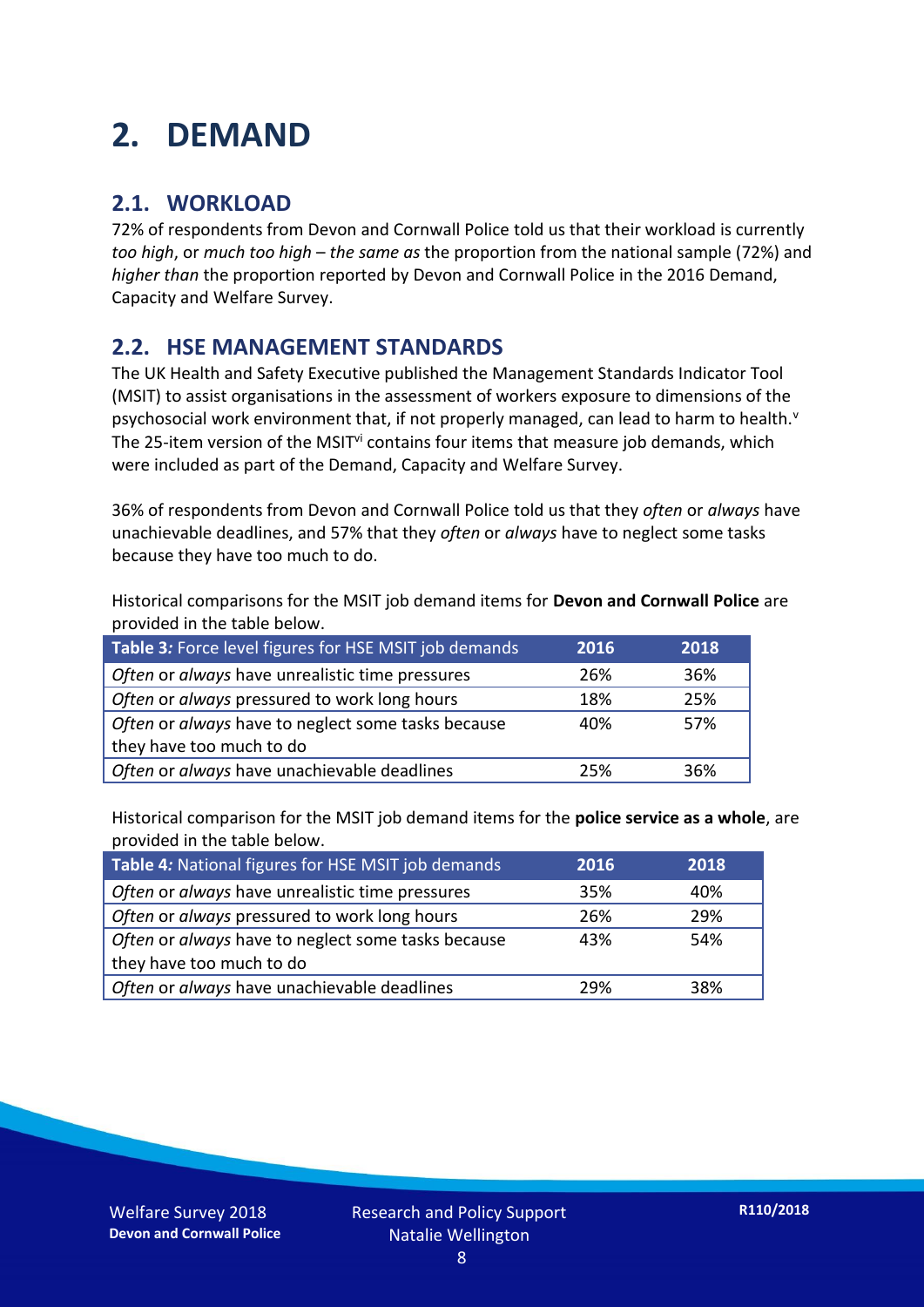#### **2.3. AMOUNT AND PACE OF WORK**

77% of respondents from Devon and Cornwall Police *disagreed* or *strongly disagreed* that they were able to meet all of the conflicting demands on their time, whilst 6% *agreed* or *strongly agreed* that they had enough time engage in proactive policing in their team/unit. The proportion of officers from Devon and Cornwall Police reporting to have enough time to engage in proactive policing is *lower than* the proportion in 2016.

Across the police service as a whole, 74% of respondents *disagreed* or *strongly disagreed* that they were able to meet all of the conflicting demands on their time and 90% *disagreed* or *strongly disagreed* that there are enough officers to manage all the demands made on their team/unit.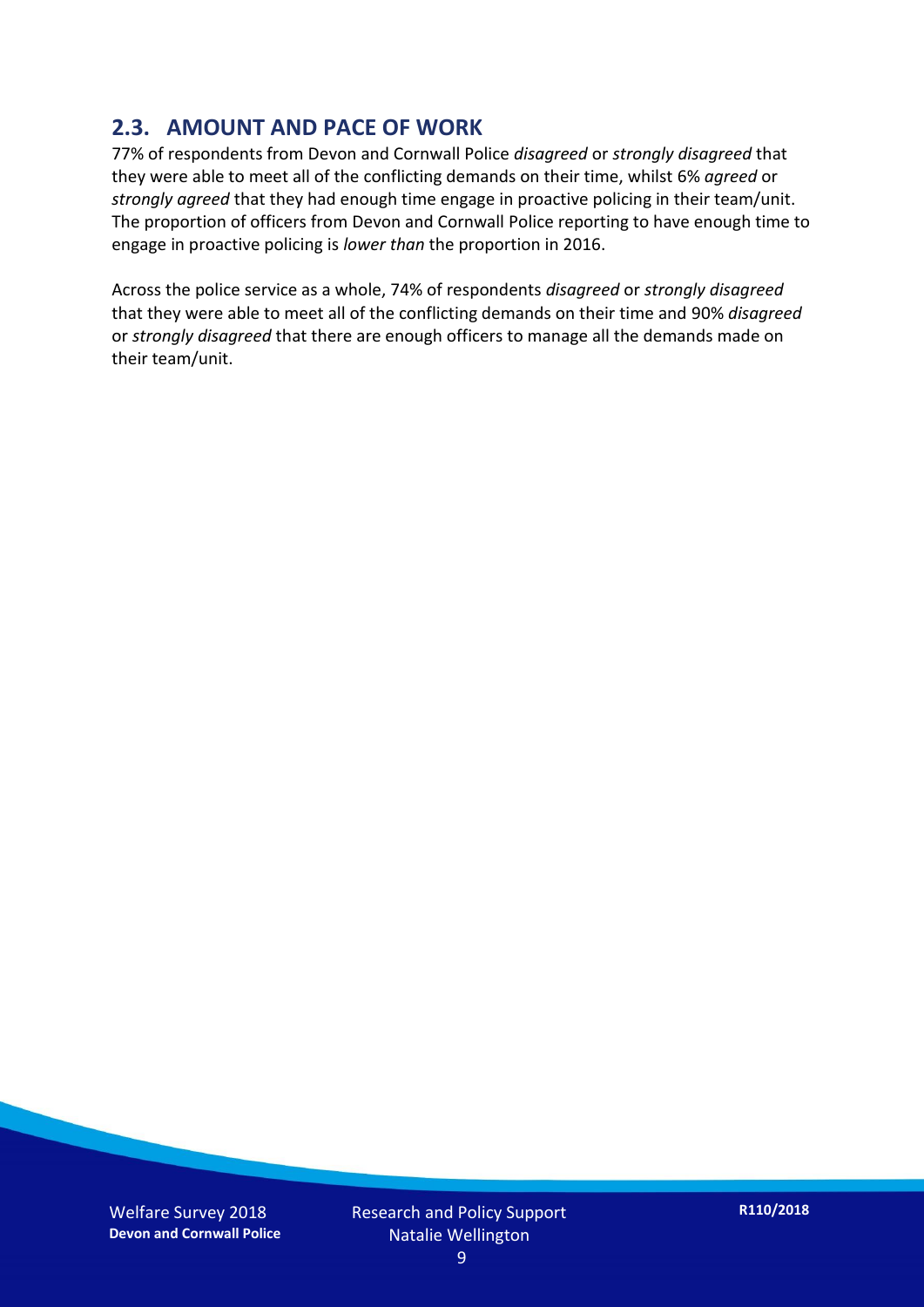## **3. CAPACITY**

#### **3.1. MINIMUM OFFICER STAFFING**

75% of respondents from Devon and Cornwall Police indicated that their team or unit had a minimum officer staffing level.

Among respondents whose team or unit had a minimum officer staffing level, 22% indicated that this level was *never* or *rarely* achieved. This can be compared to 2016 where 7% of respondents from Devon and Cornwall Police indicated that the minimum officer staffing level was *never* or *rarely* achieved.

#### **3.2. OFFICER STAFFING ARRANGEMENTS**

76% of respondents *disagreed* or *strongly disagreed* that the way officer staffing levels are determined in their team/unit seems to be effective; *higher than* the proportion reported in 2016.

Historical comparisons of two key items relating to capacity to deal with demand for **Devon and Cornwall Police** are provided in the table below.

| Table 5: Force level figures for key items relating to capacity                                                     |                                                      |      |  |
|---------------------------------------------------------------------------------------------------------------------|------------------------------------------------------|------|--|
| <b>Statements</b>                                                                                                   | % of respondents who<br>disagreed with the statement |      |  |
|                                                                                                                     | 2016                                                 | 2018 |  |
| There are enough officers in my team/unit for me to do<br>my job properly                                           | 70%                                                  | 83%  |  |
| In my experience, we generally have enough officers to<br>manage all the demands being made on us as a<br>team/unit | 78%                                                  | 90%  |  |

Historical comparisons of the same items for the **police service as a whole** are provided in the table below.

| Table 6: National figures for key items relating to capacity                                                        |                                                      |      |  |  |
|---------------------------------------------------------------------------------------------------------------------|------------------------------------------------------|------|--|--|
| <b>Statements</b>                                                                                                   | % of respondents who<br>disagreed with the statement |      |  |  |
|                                                                                                                     | 2016                                                 | 2018 |  |  |
| There are enough officers in my team/unit for me to do<br>my job properly                                           | 78%                                                  | 83%  |  |  |
| In my experience, we generally have enough officers to<br>manage all the demands being made on us as a<br>team/unit | 85%                                                  | 90%  |  |  |

Welfare Survey 2018 **Devon and Cornwall Police**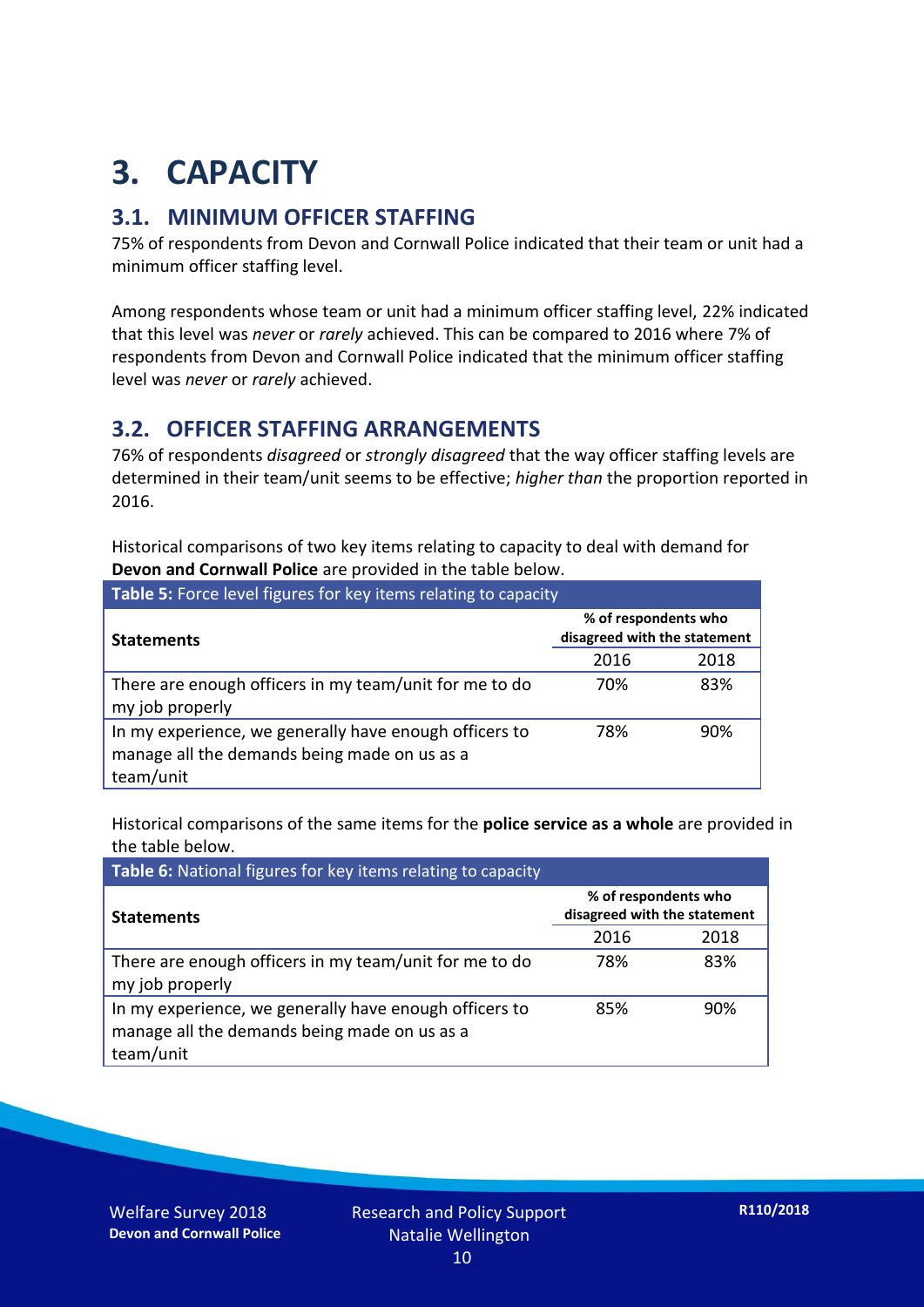### **4. HEALTH AND WELLBEING**

#### **4.1. OVERALL LIFE SATISFACTION**

Respondents were asked to rate their overall life satisfaction between 0 and 10, where 0 was 'not at all satisfied' and 10 was 'completely satisfied.'

The average (mean) rating for overall life satisfaction for respondents from Devon and Cornwall Police was 6/10 (range 0-10). 11% of respondents reported life satisfaction rating of 2 or less.

These results can be compared to the National average of 6/10, with 15% of respondents reporting an overall life satisfaction rating of 2 or less.

#### **4.2. OVERALL PHYSICAL HEALTH**

Participants were asked to rate their overal health on a scale from *very good* to *very poor*. An historical comparison for both national and local figures for this item are below.

| Table 7: Self-rated overall physical health |                       | 2016 | 2018 |
|---------------------------------------------|-----------------------|------|------|
|                                             | Very poor             | 0%   | 0%   |
|                                             | Poor                  | 7%   | 4%   |
| <b>Force level figures</b>                  | Neither good nor poor | 23%  | 17%  |
|                                             | Good                  | 57%  | 57%  |
|                                             | Very good             | 13%  | 22%  |
| <b>National figures</b>                     | Very poor             | 1%   | 1%   |
|                                             | Poor                  | 11%  | 6%   |
|                                             | Neither good nor poor | 23%  | 17%  |
|                                             | Good                  | 53%  | 54%  |
|                                             | Very good             | 13%  | 23%  |

#### **4.3. SINGLE ITEM INDICATOR OF STRESS**

Work related stress was measured using a single-item measure. 44% of respondents from Devon and Cornwall Police presented with a non-diagnostic case of work-related stress.<sup>vii</sup>

This is *higher than* the proportion reported in the 2016 iteration of this survey and *the same as* the proportion reported in this year's national results.

Stress outside of work was assessed using an adaptation of the work-related stress measure. 14% of respondents from Devon and Cornwall Police presented with a non-diagnostic case of stress outside of work.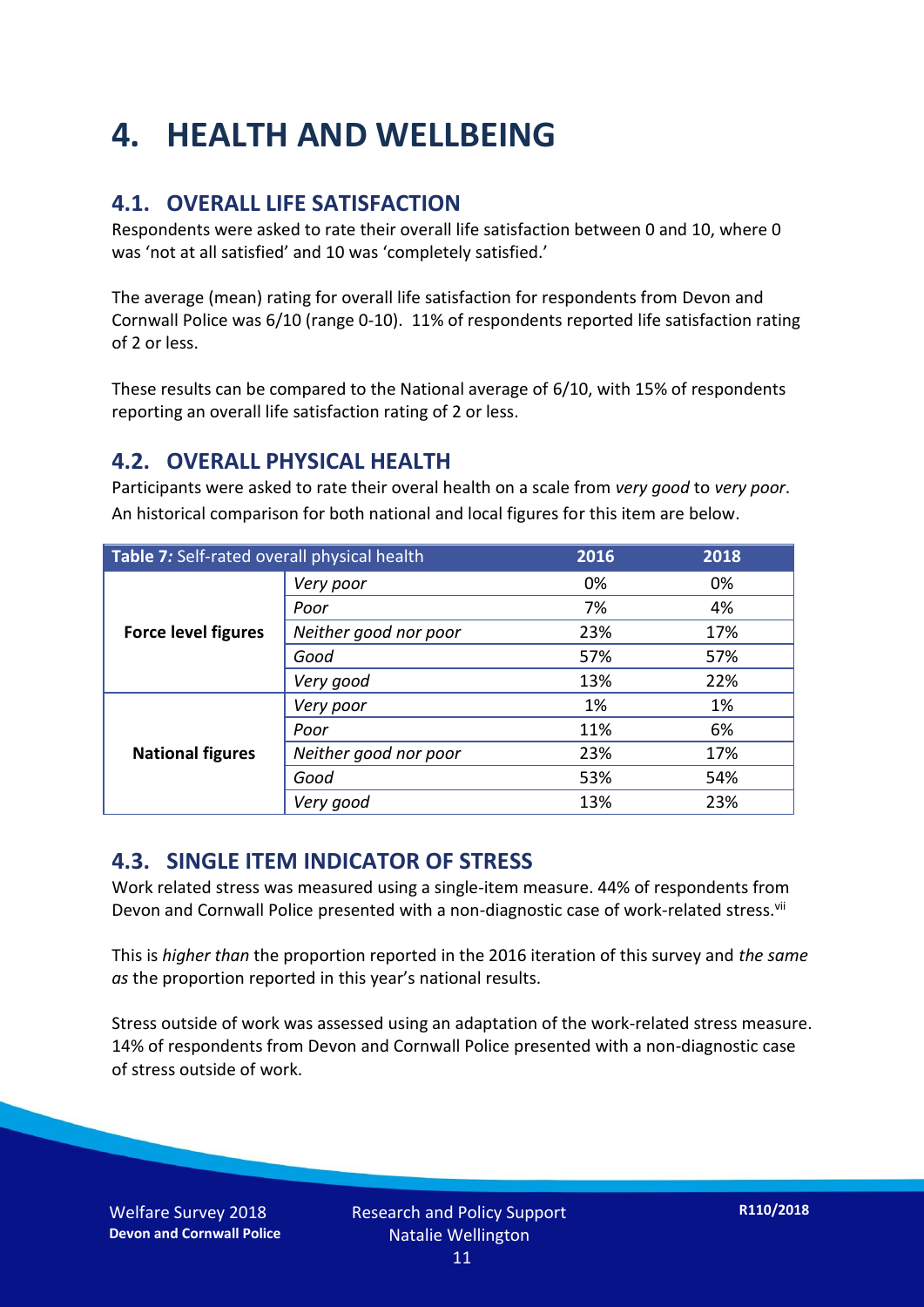#### **4.4. SINGLE ITEM INDICATOR FOR MENTAL HEALTH**

A top-level broad overview of mental wellbeing was established using an item that asked respondents to indicate whether they had experienced feelings of stress, low mood, anxiety, or other difficulties with their health and wellbeing over the last 12 months.

80% of respondents from Devon and Cornwall Police indicated that they had experienced feelings of stress, low mood, anxiety, or other difficulties with their health and wellbeing over the last 12 months; with 94% also indicating that these feelings were caused, or made worse by work.

#### **4.5. MENTAL WELLBEING**

Mental wellbeing can be broadly conceptualized as having two dimensions. The first concerns positive affect (i.e. pleasurable aspects of wellbeing such as feelings of optimism, cheerfulness, and relaxation). The second concerns psychological functioning (i.e. such as clear thinking, self-acceptance, personal development, competence, and autonomy).

To investigate mental wellbeing in more detail the two-dimensional structure of mental wellbeing described above was assessed using the short Warwick-Edinburgh Mental Wellbeing Scale (SWEMWBS). viii The scale asks individuals to rate their experience during the last two weeks for seven positively framed statements.

SWEMWBS findings for **Devon and Cornwall Police** are presented in the table below alongside those for national sample for 2016 and 2018.

**Table 8**: % of respondents that reported experiencing the following positive aspects of wellbeing *rarely* or *none of the time* over the previous 2 weeks

| <b>SWEMWBS item</b>                           | <b>National figures</b> |      | <b>Force level figures</b> |      |
|-----------------------------------------------|-------------------------|------|----------------------------|------|
|                                               | 2016                    | 2018 | 2016                       | 2018 |
| I've been feeling optimistic about the future | 62%                     | 36%  | 53%                        | 30%  |
| I've been feeling useful                      | 28%                     | 25%  | 22%                        | 20%  |
| I've been feeling relaxed                     | 60%                     | 48%  | 51%                        | 43%  |
| I've been dealing with problems well          | 20%                     | 19%  | 18%                        | 18%  |
| I've been thinking clearly                    | 16%                     | 16%  | 14%                        | 15%  |
| I've been feeling close to other people       | 34%                     | 28%  | 34%                        | 27%  |
| I've been able to make up my own mind         | 13%                     | 10%  | 11%                        | 8%   |
| about things                                  |                         |      |                            |      |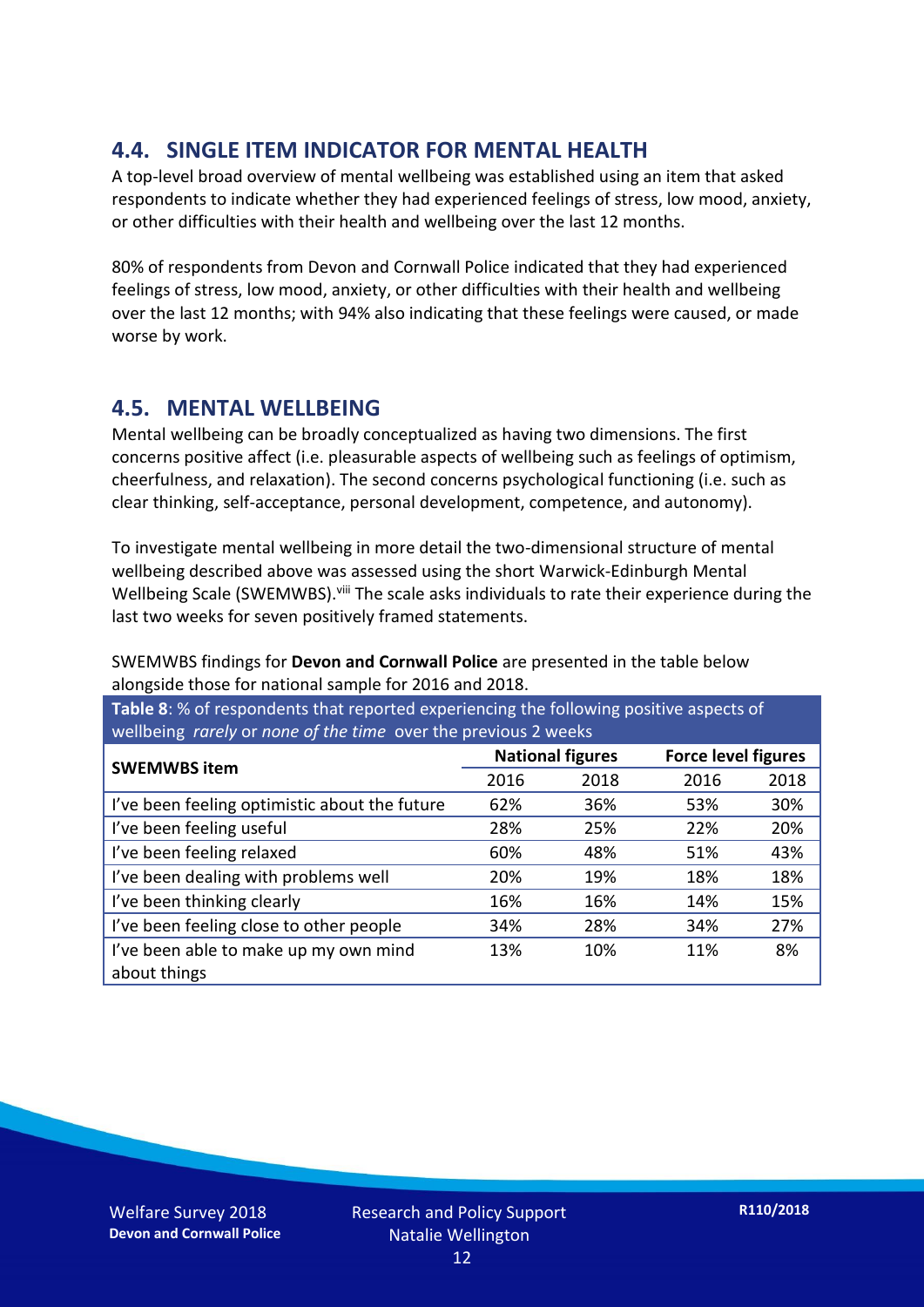#### **4.6. HELP SEEKING**

A question was applied to identify those who had ever **sought help** for feelings of stress, low mood, anxiety, or any other difficulties with mental health and wellbeing. Examples of sources of help were provided including GP, occupational health department, psychologist, therapist, and counsellor.

50% of responses from Devon and Cornwall Police had previously sought help for feelings of stress, low mood, anxiety or other difficulties with their mental health and wellbeing, 56% of which had done so within the last 12 months.

Welfare Survey 2018 **Devon and Cornwall Police**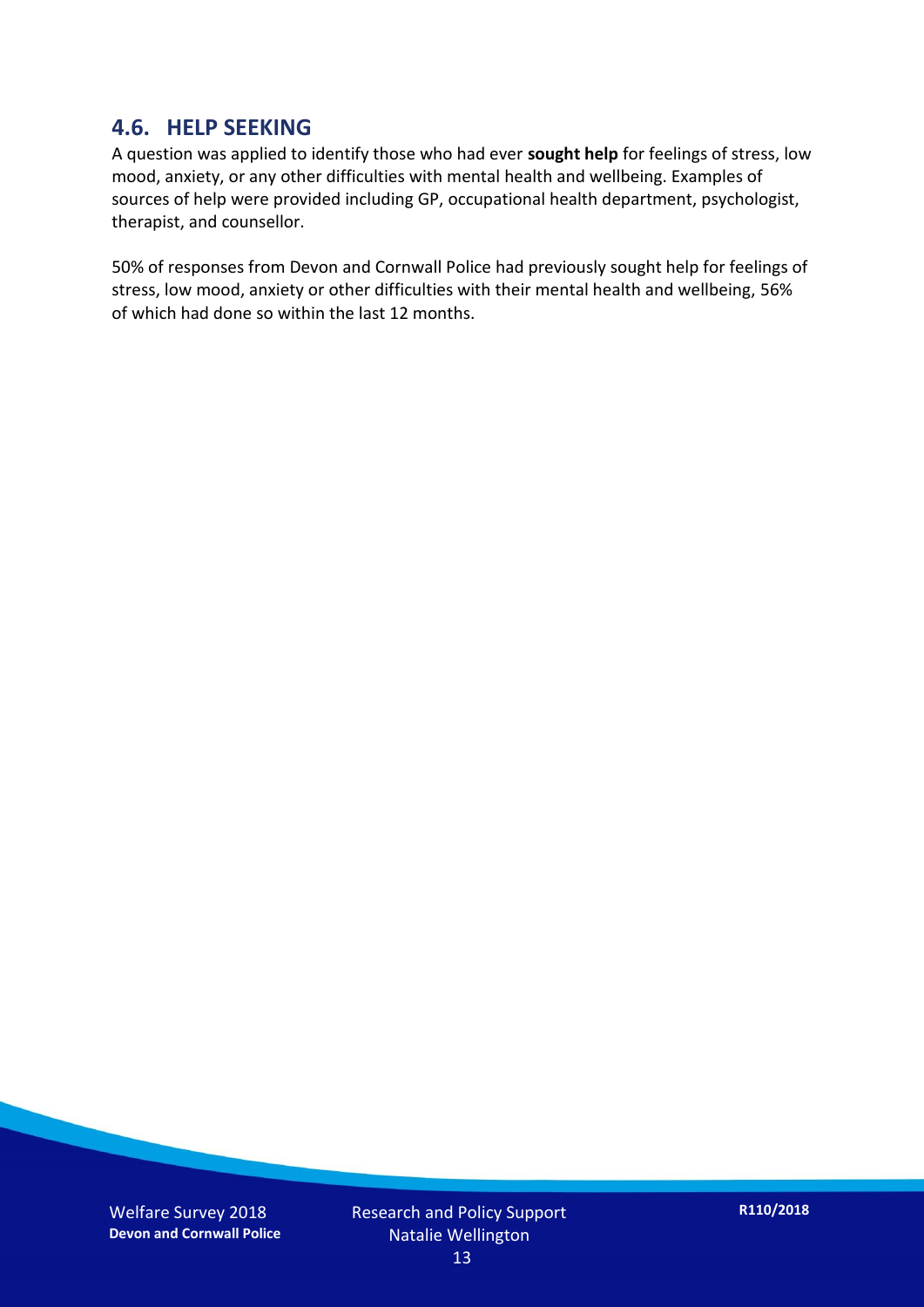### **5. ABSENCE BEHAVIOUR**

#### **5.1. ABSENCE**

60% of respondents from Devon and Cornwall Police reported one or more days of sickness absence and 39% of respondents indicated that at least one day of their sickness absence was attributable to stress, depression, or anxiety.

The national proportion of respondents who had taken one or more days of sickness absence was 56% and 32% of respondents indicated that at least one day of their sickness absence was attributable to stress, depression, or anxiety.

#### **5.2. PRESENTEEISM AND LEAVEISM**

Presenteeism is the act of attending work while ill. This has been shown to be associated with subsequent health decline, particularly in relation to burnout,  $\alpha$  and can to lead to elevated absenteeism.<sup>x</sup> Moreover, evidence suggests that presenteeism can compound the effects of the initial illness and negatively influence job satisfaction, resulting in negative job attitudes and withdrawal from work.<sup>xi</sup>

Leaveism is a recently coined term to describe hidden sickness absence and work undertaken during rest periods, including using allocated time off such as annual leave entitlements to take time off when they are in fact unwell.

Findings for Devon and Cornwall Police are presented in the graph below.





Welfare Survey 2018 **Devon and Cornwall Police** Research and Policy Support Natalie Wellington 14

**R110/2018**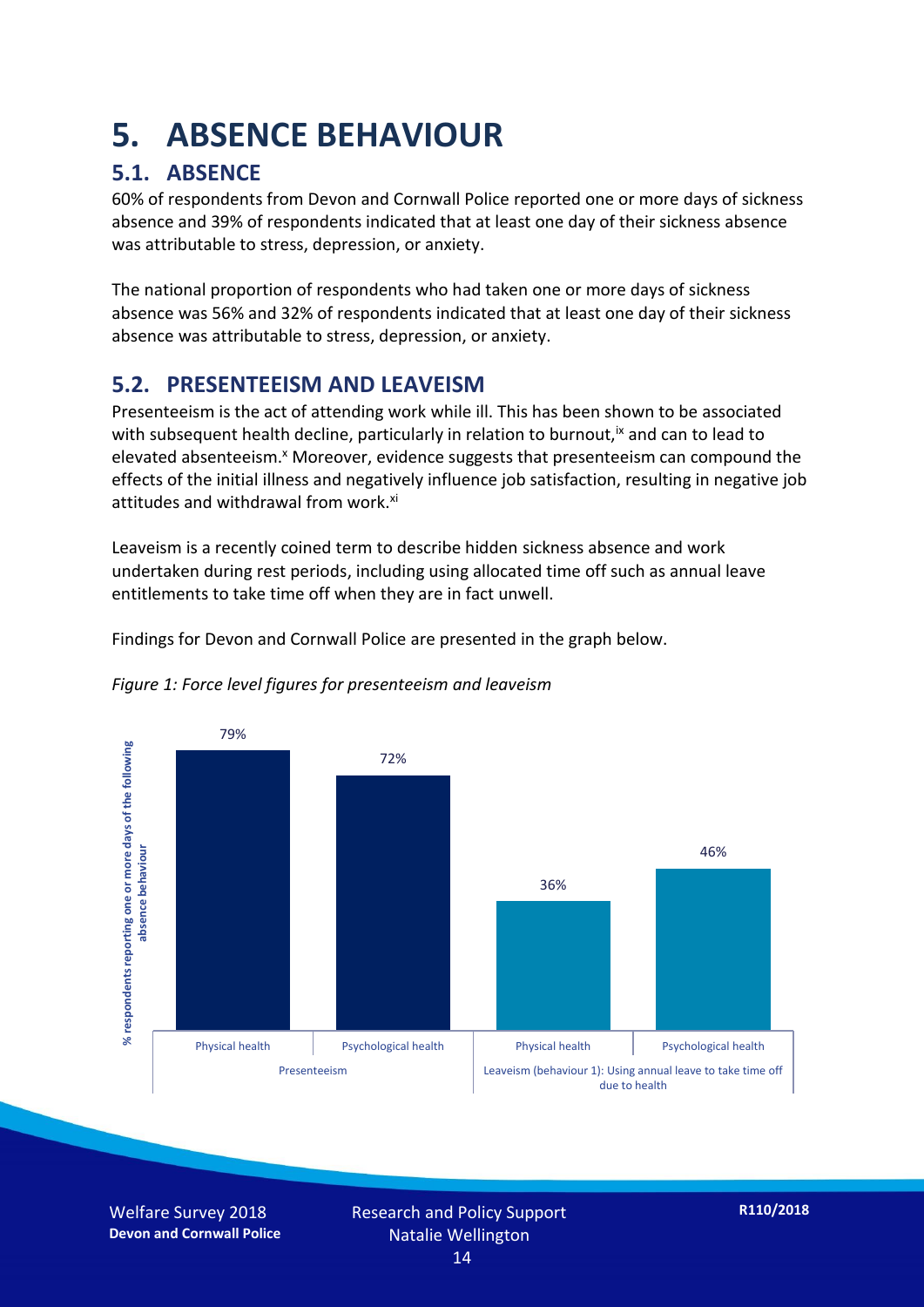### **6. Violence and physical injuries**

#### **6.1. VIOLENCE**

Verbal and physical violence was assessed using four questions regarding how often officers received verbal insults, verbal threats, unarmed physical attacks, and attacks with a weapon from members of the public over the previous 12 months. Findings are presented in the table below.

**Table 9:** Force level figures for frequency of verbal and physical violence from members of the public

| <b>Type of violent victimisation</b>               | % of respondents indicating frequency<br>of experience as at least once a week |      |  |
|----------------------------------------------------|--------------------------------------------------------------------------------|------|--|
|                                                    | 2016                                                                           | 2018 |  |
| Verbal insults (e.g., swearing, shouting, abuse)   | 35%                                                                            | 33%  |  |
| Verbal threats (e.g., threat of hitting, threat of | 22%                                                                            | 20%  |  |
| kicking)                                           |                                                                                |      |  |
| *Spitting assaults (i.e. being deliberately spat   |                                                                                | 2%   |  |
| upon)                                              |                                                                                |      |  |
| Unarmed physical attacks (e.g., struggling to      | 14%                                                                            | 11%  |  |
| get free, wrestling, hitting, kicking)             |                                                                                |      |  |
| Use of a deadly weapon (e.g., stick, bottle, axe,  | 0%                                                                             | 1%   |  |
| firearm)                                           |                                                                                |      |  |

\*Spitting assaults data was only available from 2018.

#### **6.2. INJURIES**

18% of Devon and Cornwall Police respondents reported that they had suffered one or more injuries that required medical attention as a result of work-related **violence** in the last year – losing more than 279 days in sickness absence.

This is *higher than* the proportion reporting one or more injuries as a result of work-related **violence** than reported in the 2016 iteration of this survey and *lower than* the proportion compared to this year's national results.

12% of Devon and Cornwall Police respondents also reported that they had suffered one or more injuries that required medical attention as a result of work-related **accidents** in the last year – losing more than 222 days in sickness absence.

This is *lower than* the proportion reporting one or more injuries as a result of work-related **accidents** in the 2016 iteration of this survey and *lower than* the proportion compared to this year's national results.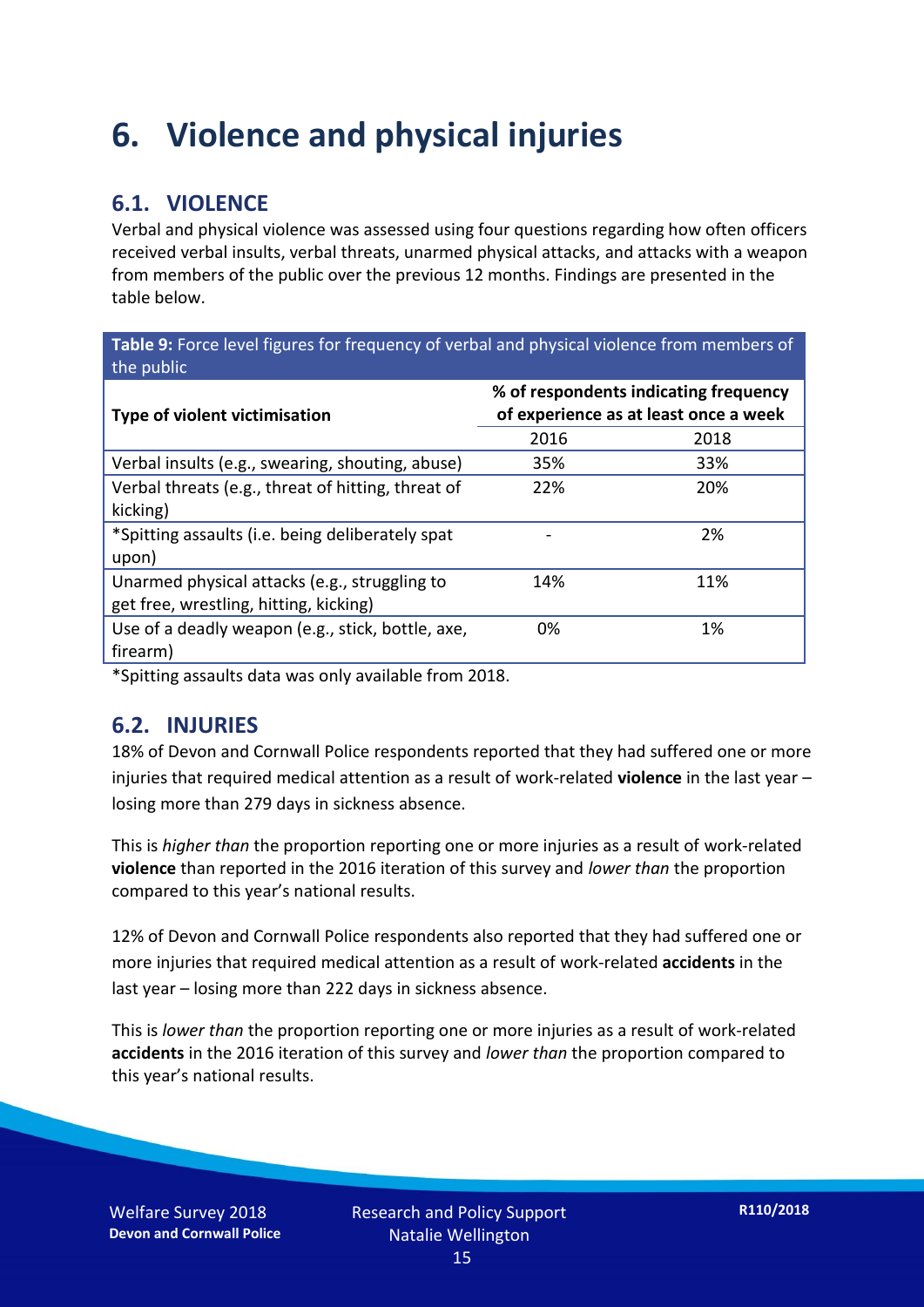### **7. ORGANISATIONAL SUPPORT: MENTAL HEALTH & WELLBEING**

Participants who indicated that they had sought help for difficulties with mental health and wellbeing were presented with additional questions concerning disclosure to a line manager.

#### **7.1. DISCLOSURE**

73% of respondents from Devon and Cornwall Police, for whom it was applicable, reported that they had disclosed seeking mental health and wellbeing support to their line managers. This can be compared with 58% from the same survey in 2016.

#### **7.2. REASONS FOR NON-DISCLOSURE**

Respondents who did not disclose to their line managers that they had sought mental health and wellbeing support, were asked to indicate why. Findings are presented in the table below.

| Table 10: Reasons for non-disclosure                        |                     |                 |  |
|-------------------------------------------------------------|---------------------|-----------------|--|
|                                                             | % of total mentions |                 |  |
| <b>Item</b>                                                 | Force level         | <b>National</b> |  |
|                                                             | figures             | figures         |  |
| I was worried that my other colleagues would find out       | 10%                 | 10%             |  |
| I thought it would negatively affect my opportunities for   | 9%                  | 11%             |  |
| promotion and/or specialising                               |                     |                 |  |
| It wasn't affecting my work                                 | 8%                  | 7%              |  |
| I didn't want to be treated differently (in a negative way) | 12%                 | 13%             |  |
| I felt it was a personal matter                             | 21%                 | 20%             |  |
| I have had negative experiences of disclosing in the past   | 6%                  | 6%              |  |
| I thought it would have a negative impact on my career      | 11%                 | 10%             |  |
| There is a negative attitude in the police service towards  | 10%                 | 12%             |  |
| people who experience difficulties with their mental health |                     |                 |  |
| and wellbeing                                               |                     |                 |  |
| I did not think my line manager would treat me with         | 9%                  | 7%              |  |
| empathy                                                     |                     |                 |  |
| For reasons other than those listed above                   | 4%                  | 4%              |  |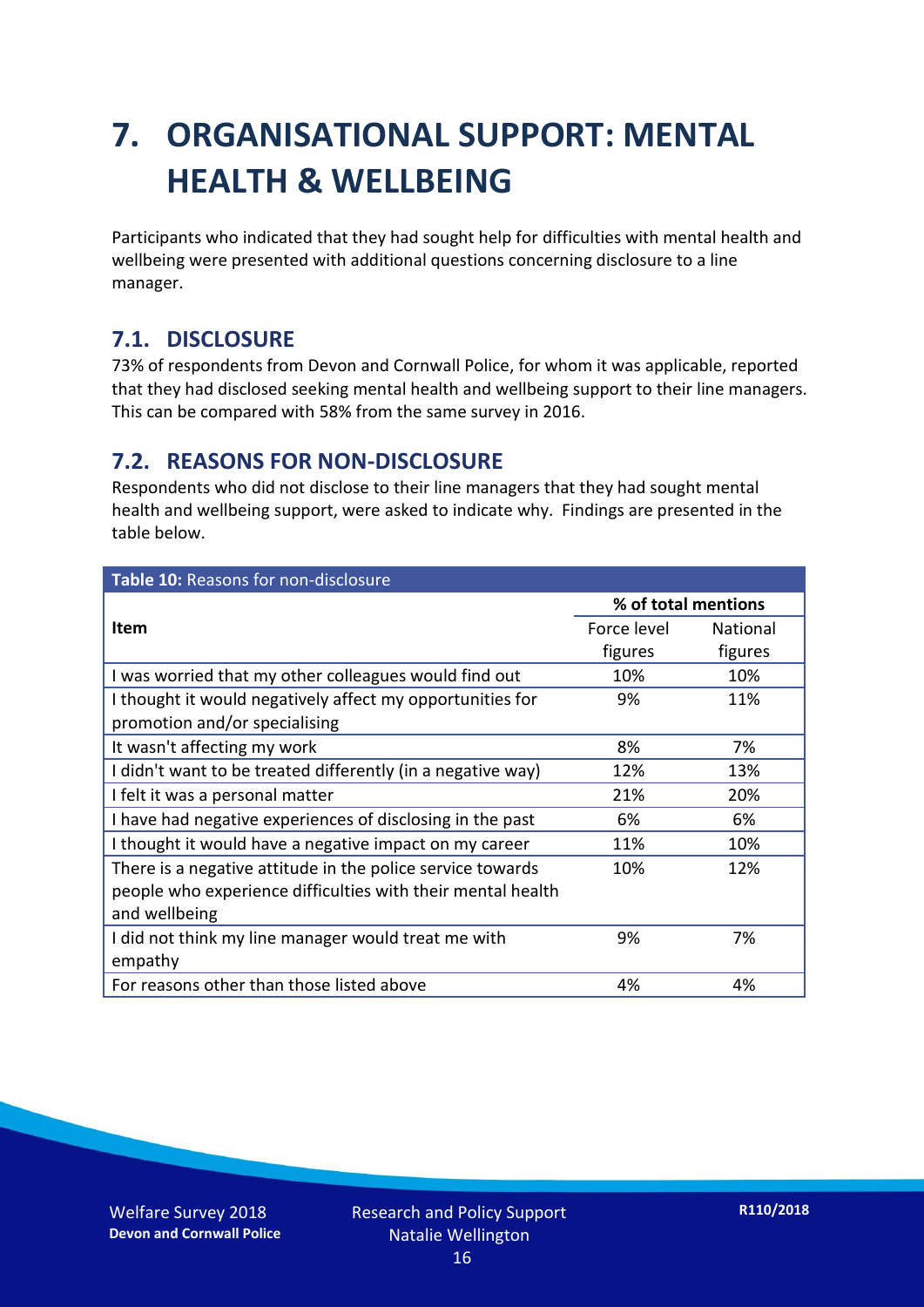#### **7.3. ATTITUDES TO MENTAL HEALTH AND WELLBEING**

All respondents were asked about the attitude of the police service towards mental health and wellbeing.

Respondents were provided with a list of statements, and asked to indicate the extent to which they agreed or disagreed with the statement.

The table below shows the percentage of respondents who agreed with three key statements about the police services attitudes towards mental health and wellbeing for both Devon and Cornwall Police, and the police service as a whole.

| Table 11: Attitudes to mental health and wellbeing |                                                    |                         |  |
|----------------------------------------------------|----------------------------------------------------|-------------------------|--|
| <b>Statements</b>                                  | % of respondents that agreed with<br>the statement |                         |  |
|                                                    | Force level figures                                | <b>National figures</b> |  |
| The police service encourages staff to talk openly | 58%                                                | 45%                     |  |
| about mental health and wellbeing                  |                                                    |                         |  |
| Someone would be treated differently (in a         | 31%                                                | 37%                     |  |
| negative way) if they disclosed difficulties with  |                                                    |                         |  |
| their mental health and wellbeing                  |                                                    |                         |  |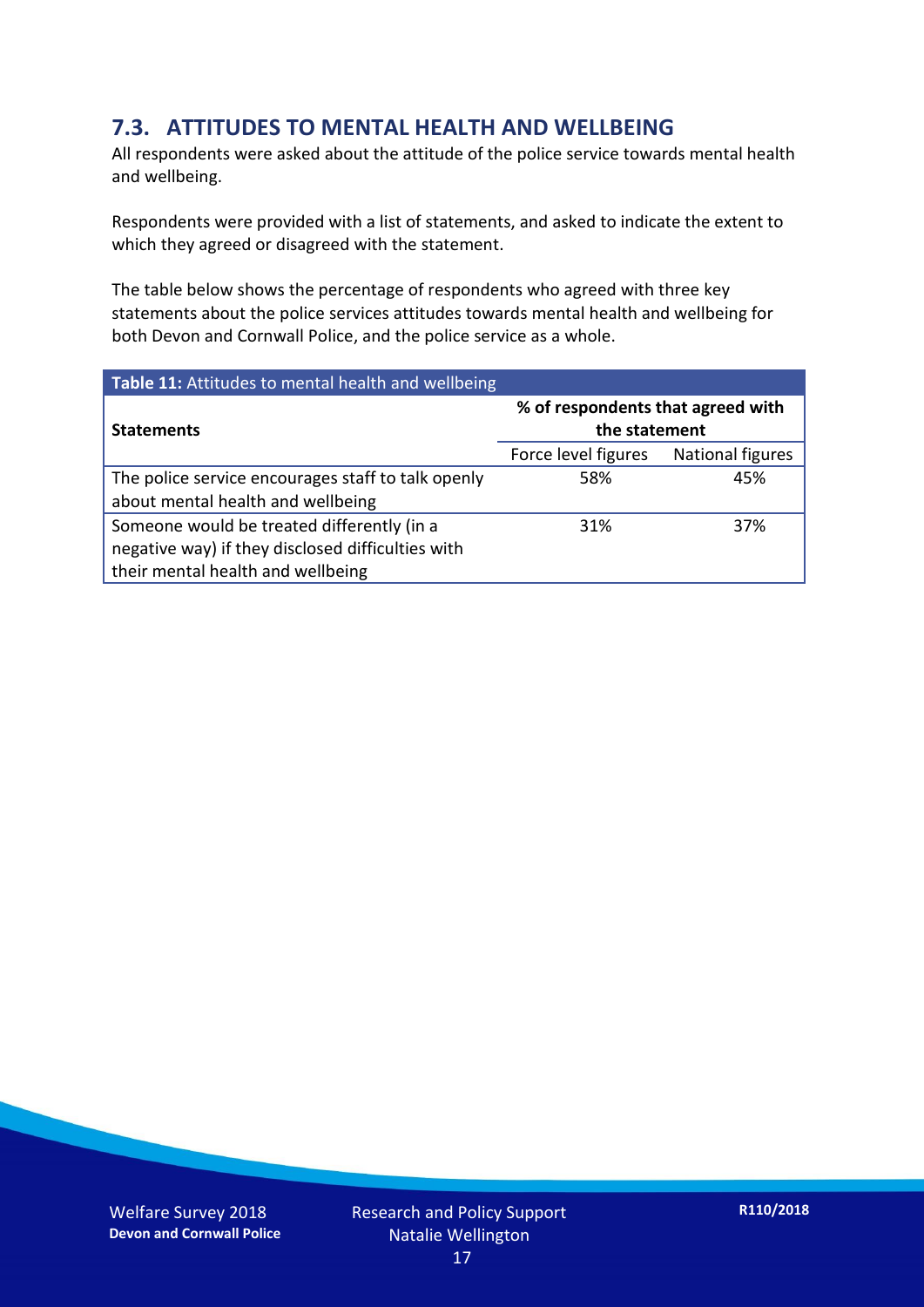### **8. Notes for JBBs**

Additional findings from the 2018 Demand, Capacity and Welfare survey are available on request from the Research and Policy department. Additional topics include, but are not limited to:

- Morale,
- Fatigue and sleep,
- Managerial mental health and wellbeing support,
- Organisational change, and
- Organisational justice.

The findings of the survey can also be broken down in more detail in terms of different demographic groups, such as rank, role or length of service. However please be aware that we can only go into a certain level of detail with this demographic data in order to preserve respondents' confidentiality.

JBBs wishing to obtain further information can contact [ResearchandDataCollection@polfed.org](mailto:ResearchandDataCollection@polfed.org) to discuss their requirements.

The Research and Policy Department only has one member of staff responsible for these data requests; please bear this in mind in terms of turnaround times and the amount of data you request when contacting the team.

All other interested parties should speak to their local JBB in the first instance.